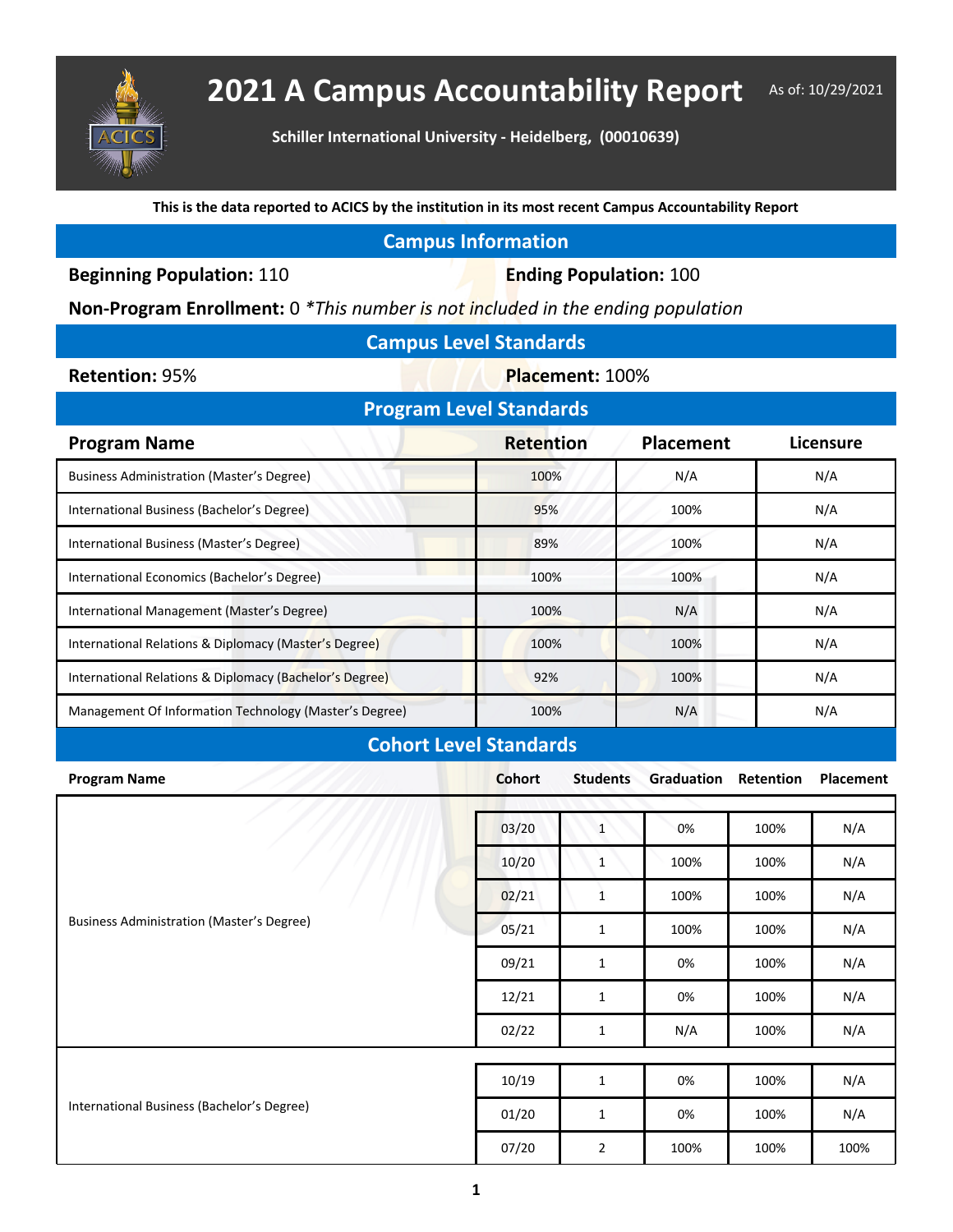| <b>Cohort Level Standards</b>              |        |                  |            |           |           |  |
|--------------------------------------------|--------|------------------|------------|-----------|-----------|--|
| <b>Program Name</b>                        | Cohort | <b>Students</b>  | Graduation | Retention | Placement |  |
|                                            | 08/20  | $\mathbf 2$      | 100%       | 100%      | N/A       |  |
|                                            | 09/20  | $\mathbf 1$      | $0\%$      | 100%      | N/A       |  |
|                                            | 10/20  | $\sqrt{5}$       | 100%       | 100%      | 100%      |  |
|                                            | 11/20  | $\mathbf 2$      | 50%        | 100%      | N/A       |  |
|                                            | 12/20  | $\mathbf{3}$     | 100%       | 100%      | N/A       |  |
|                                            | 01/21  | $\mathbf 1$      | 100%       | 100%      | N/A       |  |
|                                            | 02/21  | $\overline{2}$   | 100%       | 100%      | N/A       |  |
|                                            | 03/21  | $\mathbf 2$      | 100%       | 100%      | N/A       |  |
|                                            | 04/21  | $\mathbf 1$      | 100%       | 100%      | N/A       |  |
|                                            | 05/21  | $\overline{4}$   | 25%        | 100%      | N/A       |  |
|                                            | 06/21  | $\mathbf{1}$     | 0%         | 100%      | N/A       |  |
|                                            | 08/21  | $\mathbf 1$      | 0%         | 100%      | N/A       |  |
|                                            | 09/21  | $\,1\,$          | 0%         | 100%      | N/A       |  |
|                                            | 10/21  | $\,1\,$          | 0%         | 100%      | N/A       |  |
|                                            | 12/21  | $\,1\,$          | $0\%$      | 100%      | N/A       |  |
| International Business (Bachelor's Degree) | 02/22  | $\mathbf{1}$     | N/A        | 100%      | N/A       |  |
|                                            | 03/22  | $\boldsymbol{6}$ | N/A        | 100%      | N/A       |  |
|                                            | 04/22  | $\overline{2}$   | N/A        | 100%      | N/A       |  |
|                                            | 05/22  | $\mathbf{1}$     | N/A        | $0\%$     | N/A       |  |
|                                            | 06/22  | $\mathbf{1}$     | N/A        | 100%      | N/A       |  |
|                                            | 07/22  | $\mathbf{1}$     | N/A        | 100%      | N/A       |  |
|                                            | 08/22  | $\mathbf{1}$     | N/A        | $0\%$     | N/A       |  |
|                                            | 09/22  | $\mathbf{1}$     | N/A        | 100%      | N/A       |  |
|                                            | 10/22  | $\mathbf 2$      | N/A        | 100%      | N/A       |  |
|                                            | 12/22  | $\mathbf 1$      | N/A        | 100%      | N/A       |  |
|                                            | 01/23  | $\mathbf{1}$     | N/A        | 100%      | N/A       |  |
|                                            | 03/23  | $\boldsymbol{9}$ | N/A        | 100%      | N/A       |  |
|                                            | 04/23  | $\overline{4}$   | N/A        | 75%       | N/A       |  |
|                                            | 05/23  | $\mathbf 2$      | N/A        | 50%       | N/A       |  |
|                                            | 07/23  | $\mathbf{2}$     | N/A        | 100%      | N/A       |  |
|                                            | 08/23  | $\overline{2}$   | N/A        | 50%       | N/A       |  |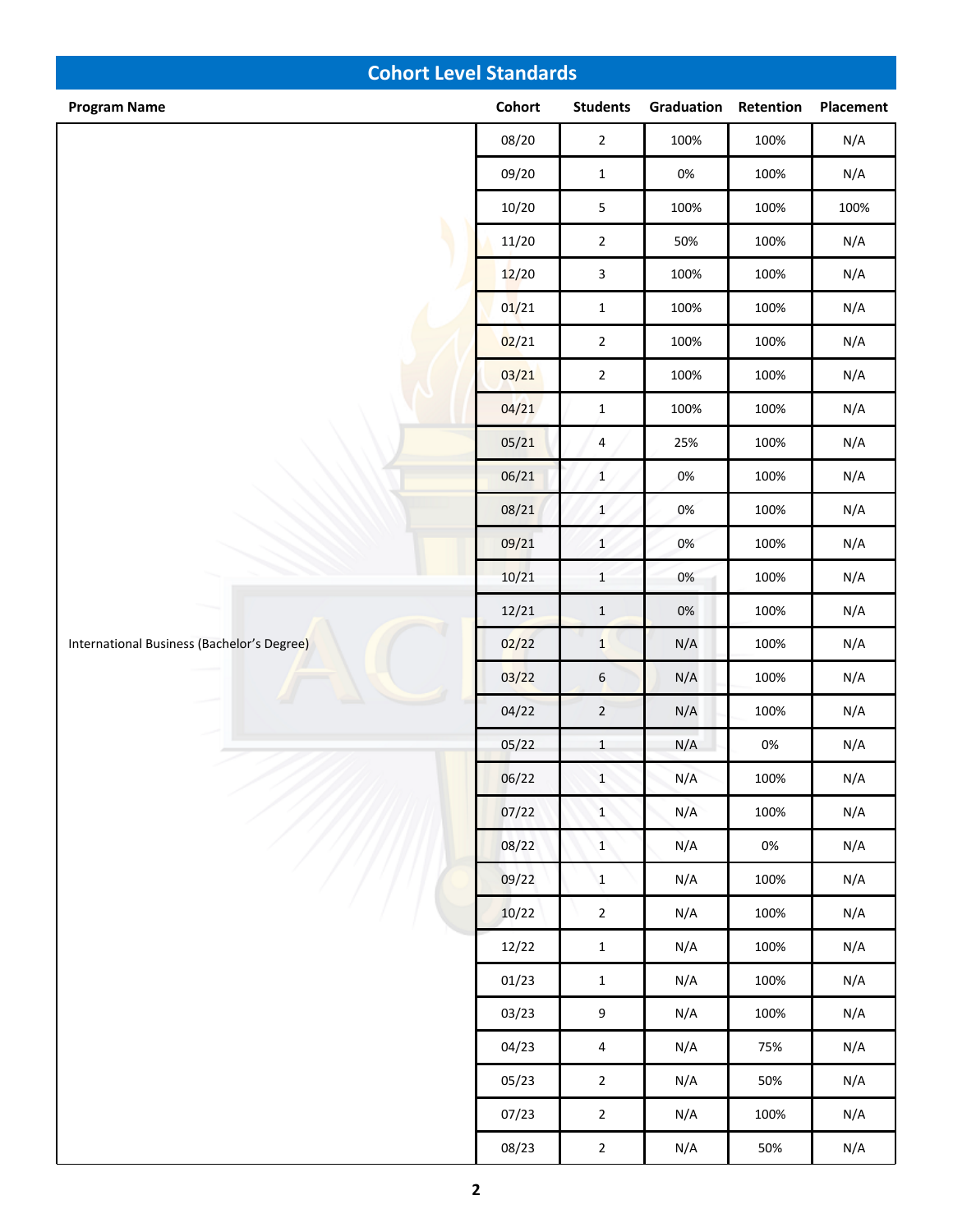| <b>Cohort Level Standards</b>                           |        |                 |            |           |           |
|---------------------------------------------------------|--------|-----------------|------------|-----------|-----------|
| <b>Program Name</b>                                     | Cohort | <b>Students</b> | Graduation | Retention | Placement |
| International Business (Bachelor's Degree)              | 09/23  | $\overline{4}$  | N/A        | 100%      | N/A       |
|                                                         | 10/23  | $\mathbf{1}$    | N/A        | 100%      | N/A       |
|                                                         | 11/23  | $\mathbf 2$     | N/A        | 100%      | N/A       |
|                                                         | 12/23  | $\mathbf 2$     | N/A        | 100%      | N/A       |
|                                                         | 01/24  | $\mathbf{1}$    | N/A        | 0%        | N/A       |
|                                                         | 03/24  | $\mathbf 2$     | N/A        | $0\%$     | N/A       |
|                                                         | 04/24  | $\mathbf{1}$    | N/A        | 0%        | N/A       |
|                                                         | 02/25  | $\mathbf{1}$    | N/A        | 0%        | N/A       |
|                                                         |        |                 |            |           |           |
|                                                         | 08/20  | $\mathbf{1}$    | 100%       | 100%      | 100%      |
|                                                         | 02/21  | $\overline{2}$  | 0%         | 100%      | N/A       |
|                                                         | 04/21  | $\mathbf{1}$    | 0%         | 100%      | N/A       |
| International Business (Master's Degree)                | 06/21  | $\overline{2}$  | 0%         | 100%      | N/A       |
|                                                         | 11/21  | $\mathbf 1$     | 0%         | 0%        | N/A       |
|                                                         | 01/22  | $\overline{2}$  | N/A        | 50%       | N/A       |
|                                                         | 03/22  | $\mathbf{1}$    | N/A        | 100%      | N/A       |
|                                                         | 04/22  | $\overline{2}$  | N/A        | 100%      | N/A       |
|                                                         | 07/20  | $\mathbf{1}$    | $0\%$      | 100%      | N/A       |
|                                                         | 11/20  | $\mathbf{1}$    | 100%       | 100%      | 100%      |
|                                                         | 10/21  | $\mathbf{1}$    | 0%         | 100%      | N/A       |
| International Economics (Bachelor's Degree)             | 02/22  | $\mathbf{1}$    | N/A        | 100%      | N/A       |
|                                                         | 03/23  | $\mathbf{1}$    | N/A        | 100%      | N/A       |
|                                                         | 08/23  | $\mathbf{1}$    | N/A        | 100%      | N/A       |
|                                                         | 09/23  | $\overline{2}$  | N/A        | 100%      | N/A       |
|                                                         | 04/24  | $\mathbf{1}$    | N/A        | 100%      | N/A       |
| International Management (Master's Degree)              |        |                 |            |           |           |
|                                                         | 09/20  | $\overline{2}$  | 100%       | 100%      | N/A       |
|                                                         | 07/20  | $\overline{2}$  | 50%        | 100%      | N/A       |
| International Relations & Diplomacy (Bachelor's Degree) | 08/20  | $\overline{2}$  | 100%       | 100%      | 100%      |
|                                                         | 03/21  | $\mathbf{1}$    | 0%         | 0%        | N/A       |
|                                                         | 03/22  | $\sqrt{2}$      | N/A        | 100%      | N/A       |